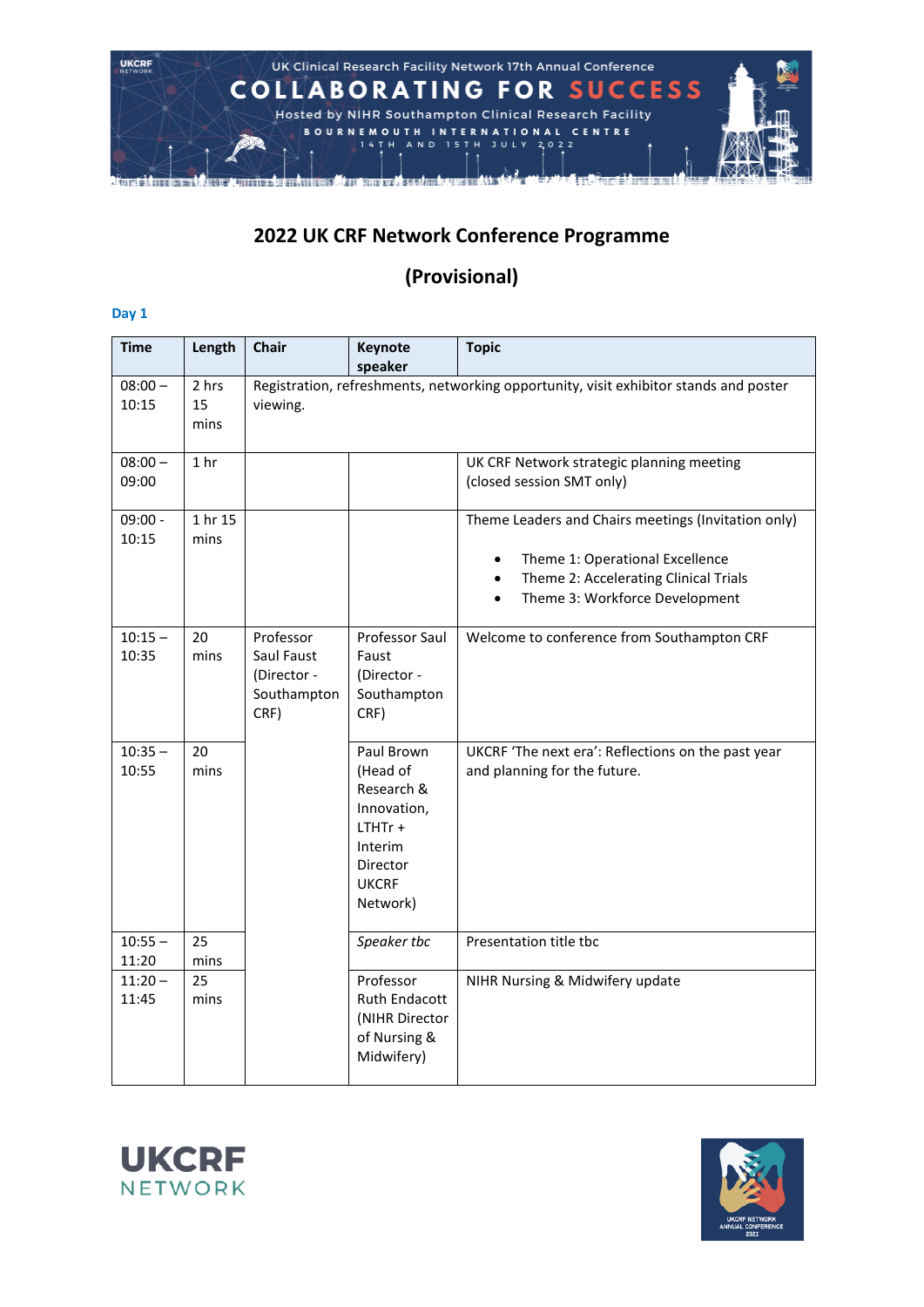

| $11:45 -$<br>12:25 | 40<br>mins     | Speakers tbc | Plenary session 1: Collaborative working<br>(4 x 10 minute sessions)<br>ATIMPS- only collaboration makes it<br>1.<br>work<br><b>ECMC Phase I</b><br>2.<br><b>COVID Vaccine collaboration</b><br>3.<br>4. tbc                                                                                                                                                                                                                                           |
|--------------------|----------------|--------------|--------------------------------------------------------------------------------------------------------------------------------------------------------------------------------------------------------------------------------------------------------------------------------------------------------------------------------------------------------------------------------------------------------------------------------------------------------|
| $12:25 -$<br>13:30 | 1 hr 5<br>mins |              | Lunch - inc. poster viewing & networking                                                                                                                                                                                                                                                                                                                                                                                                               |
| $13:30 -$<br>15:30 | 2 hrs          |              | NIHR Directors Meeting (Invitation only) (w BRC<br>Directors)                                                                                                                                                                                                                                                                                                                                                                                          |
| $13:30 -$<br>15:30 | 2 hrs          |              | Parallel Staff Group Workshop sessions:<br>How to improve research delivery & expand<br>portfolios through enhanced collaborations<br><b>CRF Managers</b><br>٠<br>Directors (non-NIHR)<br>$\bullet$<br><b>Education staff</b><br>$\bullet$<br>IT staff<br>$\bullet$<br>Lab Managers/staff<br>$\bullet$<br>PPI staff<br>$\bullet$<br>Project Management + admin staff<br>$\bullet$<br>QA staff<br>$\bullet$<br><b>Research Nurses and Practitioners</b> |
| $15:30 -$<br>16:15 | 45<br>mins     |              | Tea / poster viewing / networking on the beach                                                                                                                                                                                                                                                                                                                                                                                                         |
| $15:30 -$<br>16:15 | 45<br>mins     |              | Paediatric Directors Meeting & other group meetings<br>(details tbc)                                                                                                                                                                                                                                                                                                                                                                                   |



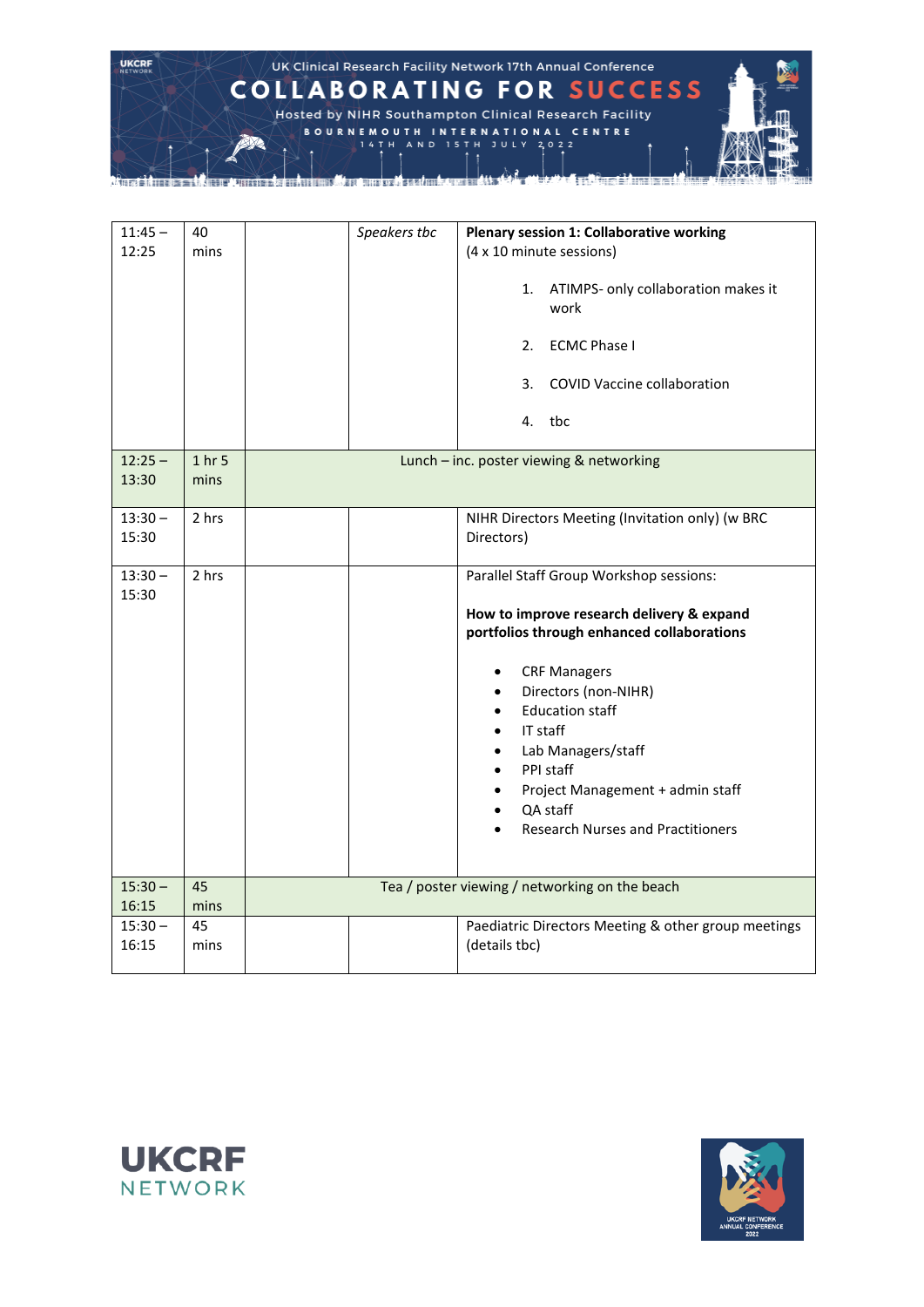**UKCRF** UK Clinical Research Facility Network 17th Annual Conference **COLLABORATING FOR SUCCESS** Hosted by NIHR Southampton Clinical Research Facility BOURNEMOUTH INTERNATIONAL CENTRE A N D **15TH JULY 2022** 14 T H <u> La Communicación de la Communicación de la Communicación de la Communicación de la Communicación de la Communicación de la Communicación de la Communicación de la Communicación de la Communicación de la Communicación de </u>

| $16:15 -$          | 45         | Professor                        |                          | <b>Plenary Session 2: PPI</b>                                               |
|--------------------|------------|----------------------------------|--------------------------|-----------------------------------------------------------------------------|
| 17:00              | mins       | Christopher                      |                          |                                                                             |
|                    |            | Edwards                          | Tanya Ednan-             | Why research is important to me                                             |
|                    |            | (Associate                       | Laperouse &              | (Discussion led by Dr Chris Stock - Head of R&D                             |
|                    |            | Director -                       | Nadim Ednan-             | Communications & Strategy, Southampton CRF and                              |
|                    |            | Southampton<br>CRF)              | Laperouse<br>(Founders,  | Dr Katrina Cathie - Associate Director for Paediatrics,<br>Southampton CRF) |
|                    |            |                                  | Trustees &               |                                                                             |
|                    |            |                                  | OBEs -                   |                                                                             |
|                    |            |                                  | Natasha                  |                                                                             |
|                    |            |                                  | Allergy                  |                                                                             |
|                    |            |                                  | Research<br>Foundation)  |                                                                             |
|                    |            |                                  |                          |                                                                             |
|                    |            |                                  | Trial                    |                                                                             |
|                    |            |                                  | participants             |                                                                             |
|                    |            |                                  | (names tbc)              |                                                                             |
|                    |            |                                  | Speaker tbc              | Reaching the whole population: collaborating to do                          |
|                    |            |                                  |                          | better                                                                      |
| $17:00 -$          | 30         | Professor                        |                          | Professor Lucy Chappell (Chief Scientific Adviser for                       |
| 17:30              | mins       | Christopher                      |                          | the Department of Health & Social Care and NIHR                             |
|                    |            | Edwards                          |                          | Chief Executive Officer)                                                    |
|                    |            | (Associate<br>Director -         |                          |                                                                             |
|                    |            | Southampton                      |                          |                                                                             |
|                    |            | CRF)                             |                          |                                                                             |
|                    |            |                                  |                          |                                                                             |
| $17:30 -$<br>17:45 | 15<br>mins |                                  | Professor<br>Christopher | Closing remarks                                                             |
|                    |            |                                  | Edwards                  |                                                                             |
|                    |            |                                  | (Associate               |                                                                             |
|                    |            |                                  | Director -               |                                                                             |
|                    |            |                                  | Southampton              |                                                                             |
|                    |            |                                  | CRF)                     |                                                                             |
| $17:45 -$          | 1 hr 15    | Free time                        |                          |                                                                             |
| 19:00<br>19:00     | mins       | <b>Gala Dinner &amp; dancing</b> |                          |                                                                             |
| onwards            |            | Great Gatsby 1920's dress code   |                          |                                                                             |
|                    |            |                                  |                          |                                                                             |



**Million Million To Mail Line** 

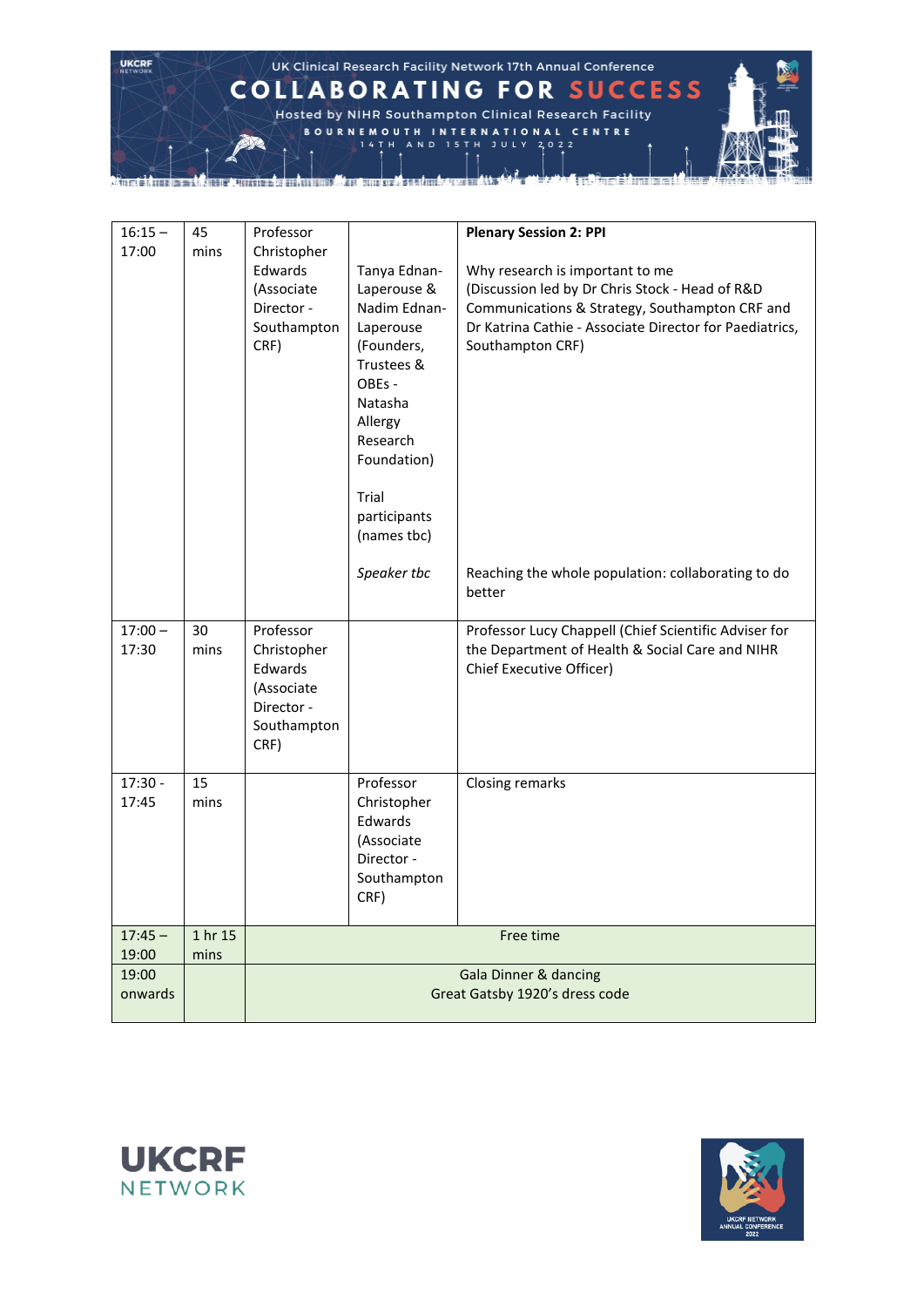

## **Day 2 – CRF Summer School**

| <b>Time</b>        | Length          | Chair                                                                                                                                          | Keynote<br>speaker                                                                     | <b>Topic</b>                                                                                                                                                                                                                                                                                                                                                                                                                                                                                                                                                                                                                                                                                                                                      |
|--------------------|-----------------|------------------------------------------------------------------------------------------------------------------------------------------------|----------------------------------------------------------------------------------------|---------------------------------------------------------------------------------------------------------------------------------------------------------------------------------------------------------------------------------------------------------------------------------------------------------------------------------------------------------------------------------------------------------------------------------------------------------------------------------------------------------------------------------------------------------------------------------------------------------------------------------------------------------------------------------------------------------------------------------------------------|
| $07:00 -$<br>08:00 | 1 <sub>hr</sub> |                                                                                                                                                | Enrico<br>Tambellini<br>(Manager -<br>Southampton<br>CRF)                              | Yoga on the beach<br>(inc. optional 15 min swim at 07:45)                                                                                                                                                                                                                                                                                                                                                                                                                                                                                                                                                                                                                                                                                         |
| $08:15 -$<br>09:00 | 45<br>mins      |                                                                                                                                                |                                                                                        | Registration, refreshments, networking opportunity, visit exhibitor stands and poster<br>viewing.                                                                                                                                                                                                                                                                                                                                                                                                                                                                                                                                                                                                                                                 |
| $09:00 -$<br>09:10 | 10<br>mins      |                                                                                                                                                | Professor<br>Christopher<br>Edwards<br>(Associate<br>Director -<br>Southampton<br>CRF) | Welcome to Day 2                                                                                                                                                                                                                                                                                                                                                                                                                                                                                                                                                                                                                                                                                                                                  |
| $09:10 -$<br>09:55 | 45<br>mins      | Jennifer<br>Allison (NIHR<br>Associate<br>Director of<br>Nursing and<br>Midwifery<br>and Lead<br>Matron,<br><b>NIHR</b><br>Southampton<br>CRF) |                                                                                        | <b>Plenary Session 1:</b><br>(3 x 10 minute talk + 5 minutes Q&A)<br>Intensity: CRF Southampton for SIT and workforce<br>planning project:<br>Chair: Lisa Berry (Lead Matron -<br>$\bullet$<br>Southampton CRF)<br>Case study: Marie Nelson (R&D Head of<br>$\bullet$<br>Nursing and Health Professions-<br>University Hospital Southampton NHS FT)<br>Education: CRF for Induction usage:<br>Chair: Naomi Hickey (Education and<br>Training Officer - NHS Greater Glasgow &<br>Clyde)<br>Case study: Shona McDermott (Education<br>and Quality Lead - NHS Greater Glasgow &<br>Clyde)<br>Nursing: CRF for Bedside checklist:<br>Chair: Gail Mills (Lead Nurse Research and<br>$\bullet$<br>Development - Sheffield Teaching<br>Hospitals NHS FT) |